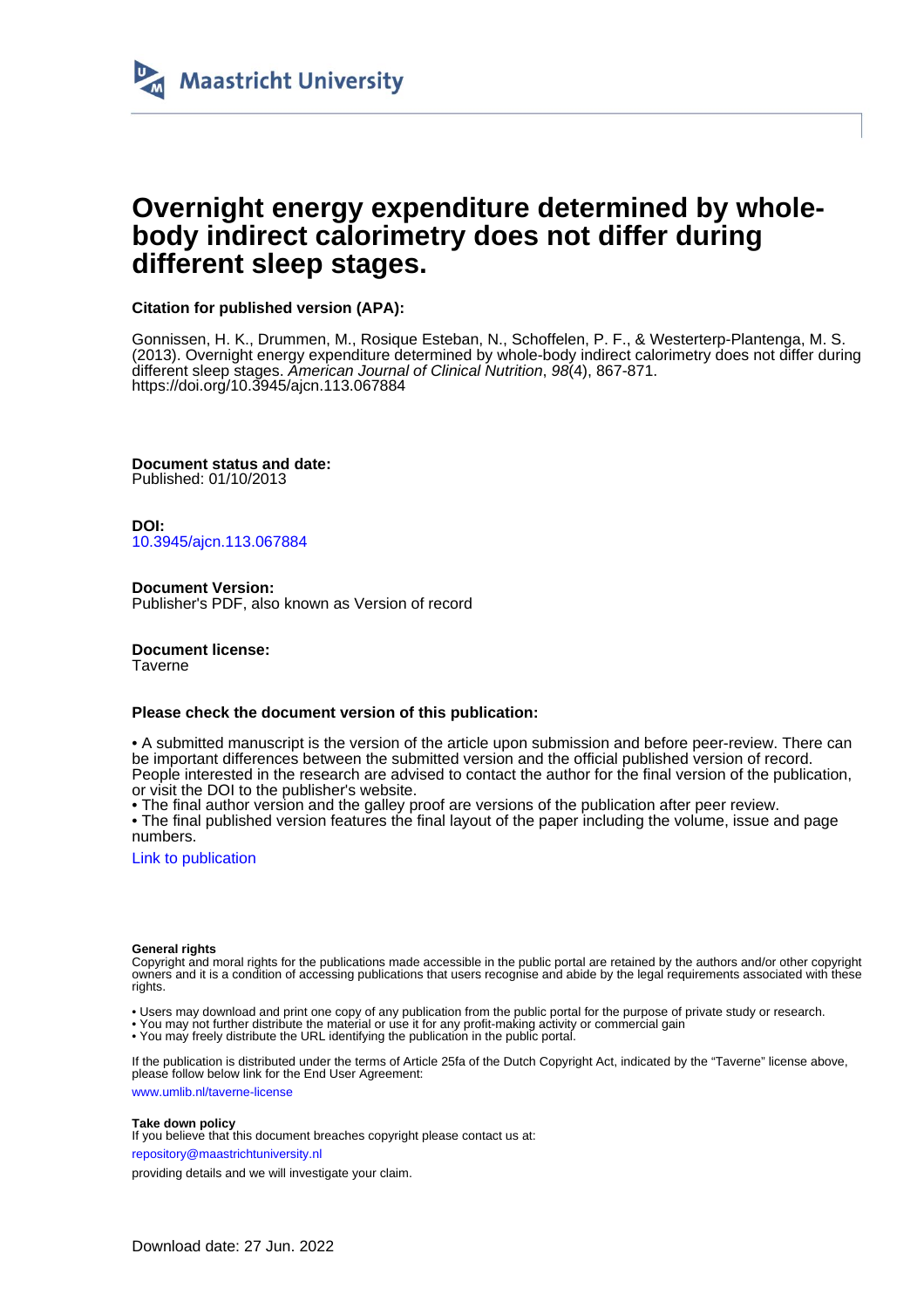# Overnight energy expenditure determined by whole-body indirect calorimetry does not differ during different sleep stages<sup>1-3</sup>

Hanne KJ Gonnissen, Mathijs Drummen, Nu´ria Rosique Esteban, Paul FM Schoffelen, and Margriet S Westerterp-Plantenga

# ABSTRACT

Background: Sleep has been associated with the regulation of energy balance, yet the relation between sleep stages and energy expenditure remains unclear.

Objective: The objective was to investigate the relation between sleep stages and energy expenditure, with sleep stage and overnight energy expenditure patterns taken into account.

**Design:** Thirteen subjects aged (mean  $\pm$  SD) 24.3  $\pm$  2.5 y with a BMI (in kg/m<sup>2</sup>) of 23.6  $\pm$  1.7 slept in a respiration chamber while sleep was polysomnographically recorded to determine wake after sleep onset (WASO), slow-wave sleep (SWS), and rapid eye movement (REM) sleep. Energy expenditure was calculated during each sleep stage for the whole night and separately for sleeping metabolic rate (SMR; ie, 3-h period during the night with the lowest mean energy expenditure) and non-SMR.

Results: Energy expenditure and sleep stages showed characteristic patterns during the night, independently of each other. Sleep stages exerted no effect on energy expenditure during the whole night, except for WASO compared with SWS ( $P < 0.05$ ) and WASO compared with REM sleep ( $P < 0.05$ ). During the SMR and non-SMR periods of the night, no overall effect of sleep stage on energy expenditure, except for WASO compared with SWS ( $P < 0.05$ ) and WASO compared with REM sleep ( $P < 0.01$ ) during the non-SMR period of the night, was found. Energy expenditure and activity counts during the night were positively correlated ( $r = 0.927$ ,  $P < 0.001$ ).

Conclusions: Energy expenditure does not vary according to sleep stage overnight, except for higher energy expenditure during wake episodes than during SWS and REM sleep. Coincidence of the sleep stage pattern and the overnight energy expenditure pattern may have caused accidental relations in previous observations. This trial was registered at http://apps.who.int/trialsearch as NTR2926. Am J Clin Nutr 2013;98:867–71.

# INTRODUCTION

The increased prevalence of obesity has developed over the same period as a reduction in sleep duration; therefore, recent research has attempted to unravel the role of sleep in the etiology of obesity (1). Experimental studies have shown that reduced time in bed (2) and changed sleep architecture (3, 4), including sleep fragmentation (5, 6), are related to a positive energy balance, ie, increased energy intake and/or decreased energy expenditure. Increased energy intake may be directly caused by an increase in food intake (7) or indirectly by changes in appetite-regulating hormones (5, 8). Decreased energy expenditure may result from a decrease in physical activity (9). However, higher 24-h energy expenditure has been shown during short-term sleep restriction (10). Moreover, Hursel et al (6) showed higher physical activity during fragmented sleep. Important to note is the effect of the study design; in the study by Hursel et al, subjects had to turn off their alarm clock 7 times during the night, which led to higher activity-induced energy expenditure (6). This illustrates that it is difficult to draw conclusions about the effects of sleep disturbances on energy expenditure (11). Elucidating the relation between sleep and energy expenditure has raised the question of whether energy expenditure is influenced by sleep architecture. In previous work, we pointed out the importance of changes in sleep architecture and observed that energy balance variables are primarily related to the amount of slow-wave sleep  $(SWS)^4$  and rapid eye movement (REM) sleep rather than to total sleeping time (3). Moreover, positive correlations have been found for total energy expenditure with quality sleep and SWS (12). Others have attempted to unravel relations between overnight energy expenditure and sleep stages, but have reported equivocal results (13–17). Therefore, it is still necessary to assess whether overnight energy expenditure is different according to different sleep stages, to reveal how sleep architecture affects energy expenditure and therefore energy balance.

The current study aimed to investigate the relation between sleep stages and energy expenditure. For this purpose, the effects of sleep stages on energy expenditure were determined by comparing energy expenditure during each sleep stage, with sleep stage distribution and the overnight energy expenditure pattern

<sup>&</sup>lt;sup>1</sup> From the Department of Human Biology, Nutrition and Toxicology Research Institute Maastricht, Maastricht University, Maastricht, Netherlands.

<sup>2</sup> There was no funding source for this article.

<sup>&</sup>lt;sup>3</sup> Address correspondence and reprint requests to HKJ Gonnissen, Maastricht University, Department of Human Biology, PO Box 616, 6200 MD Maastricht, Netherlands. E-mail: hkj.gonnissen@maastrichtuniversity.nl.

<sup>&</sup>lt;sup>4</sup> Abbreviations used: REM, rapid eye movement; SMR, sleeping metabolic rate; SPT, sleep period time; SWS, slow-wave sleep; WASO, wake after sleep onset.

Received June 4, 2013. Accepted for publication June 28, 2013.

First published online July 31, 2013; doi: 10.3945/ajcn.113.067884.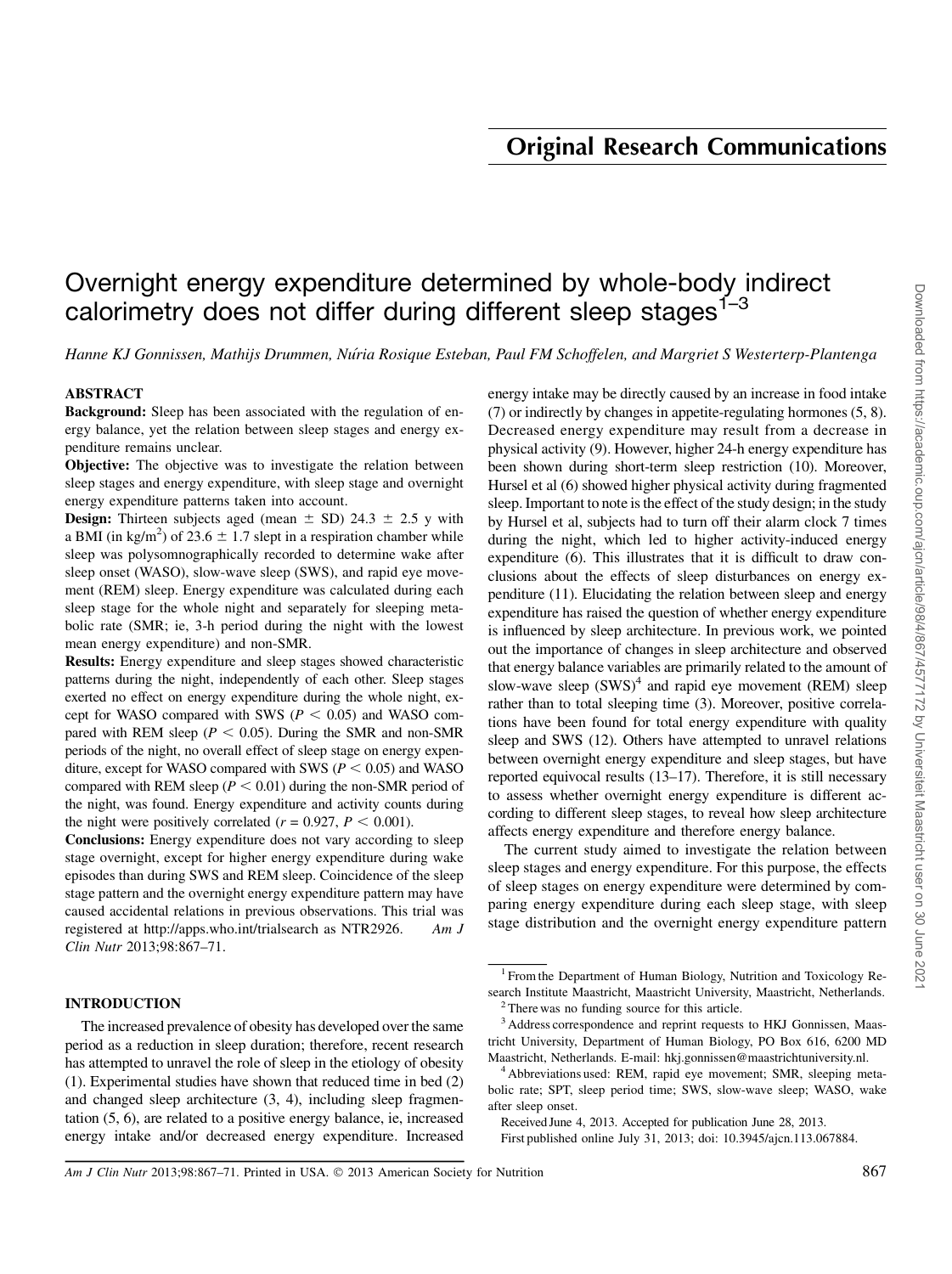taken into account. The study was performed in energy balance in a fully controlled condition in a respiration chamber.

#### SUBJECTS AND METHODS

For the current study, a new analysis was performed from data previously collected by Gonnissen et al (18).

### Subjects

The subject group consisted of 13 healthy young adults (7 men and 6 women) with a mean ( $\pm$ SD) age of 24.3  $\pm$  2.5 y and a mean ( $\pm$ SD) BMI (in kg/m<sup>2</sup>) of 23.6  $\pm$  1.7. The power calculation was based on previous research in the respiration chamber (19). Given  $\alpha = 0.05$  and  $\beta = 0.10$  (power  $1 - \beta =$ 0.90),  $\geq$ 11 subjects were needed. Subjects were recruited by advertising on notice boards at Maastricht University and underwent an initial screening to measure body weight and height and to complete questionnaires related to health, use of medications, smoking behavior, alcohol consumption, physical activity, eating behavior, food allergies, and sleeping behavior. Before enrollment of the subjects, screening questionnaires were evaluated on the basis of inclusion and exclusion criteria. All subjects were in good health, were nonsmokers, did not use medications, were moderate alcohol consumers, and did not have sleep disorders. In addition, subjects did not follow a diet and did not participate in an exercise program.

All participants provided written informed consent. The study was conducted in accordance with guidelines of the Declaration of Helsinki, and the Medical Ethical Committee of Maastricht University Medical Centre approved all procedures that involved human subjects. The study was registered in the International Clinical Trials Registry Platform (18).

## Study design

On the day of the experiment, subjects arrived at the university at 1800, and electrodes for the polysomnographic measurement were applied according to standardized criteria (18, 20). At 2000, subjects entered the respiration chamber. The respiration chamber provides a highly controlled situation in which the subjects can move freely. The subjects were instructed to sleep from 2330 until 0830, which provided a time in bed of 9 h to be able to achieve their habitual sleep duration. During the stay in the chambers, subjects were fed in energy balance and were not allowed to have daily naps or perform physical activity. Two days before the experiment, the subjects were asked to sleep according to their habitual sleep duration (490.55  $\pm$  16.42 min) and were fed in energy balance according to individual energy requirements. A more detailed description of the study design can be found in the article by Gonnissen et al (18).

### Energy expenditure

The respiration chamber is a  $14-m<sup>3</sup>$  room furnished with a bed, deep-freeze toilet, sink with hot and cold running water, chair, desk, telephone, television, and Internet connection. During the stay in the respiration chamber, oxygen consumption and carbon dioxide production were measured. The room was ventilated with fresh air at a rate of 70 to 80 L/min by using electronically modified dry gas meters (G6; Schlumberger). Air recirculation

flow was 1100 L/min and was measured by using electronically modified dry gas meters (G6; Schlumberger). Oxygen levels in the chamber were measured with magnetic oxygen analyzers (model 4100, Servomex; ABB/Hartman&Braun Magnos). Carbon dioxide levels were measured with infrared carbon dioxide analyzers (ABB/Hartman&Braunn Uras). The gas samples to be measured were selected by a computer that stored and processed the data (18, 21). Physical activity was measured by using an analog ultrasound Doppler system (Advisor DU160; Aritech BV). The activity was calculated in total counts and provides information on small movements of the subjects during the night.

# Sleep monitoring

To measure the different sleep stages, polysomnographic recordings were obtained during the whole night (2330–0830) by using the BrainRT digital electroencephalogram system (OSG BVBA). Electrodes for electroencephalogram, 2 central (C3-A2 and C4-A1) and 2 occipital (O1-A2 and O2-A1), bilateral electrooculograms, and submental electromyograms were applied according to standardized criteria (18, 20). The different stages scored included wake after sleep onset (WASO), sleep stage 1, sleep stage 2, SWS, and REM sleep. Sleep period time (SPT) is defined as the time between sleep onset and awaking, including WASO. Total sleeping time is defined as the time between sleep onset and awaking, excluding WASO. The sleep latency is defined as the time to fall asleep in minutes. Hypnograms from each subject were plotted, including sleep stages between 2330 and 0830 by using GraphPad Prism software version 5.00 for Windows (GraphPad Software).

#### Data analysis

The current study aimed at investigating the effects of sleep stages on overnight energy expenditure. For this purpose we first calculated mean overnight energy expenditure; second, we calculated energy expenditure for each sleep stage during the SPT (including wake episodes during the night) in all subjects. To investigate whether the general energy expenditure pattern could have an influence on our results, the night was divided into 2 periods: sleeping metabolic rate (SMR) and non-SMR periods. SMR is the 3-h period during the night with the lowest mean energy expenditure (22). Non-SMR is the remainder of the night, in which energy expenditure is more influenced by external factors. SMR was determined for each subject individually. In addition, the duration of sleep stages in SMR and non-SMR was compared to determine whether our results could be explained by the coincidence of the unequal distribution of sleep stages and the lower or higher mean energy expenditure during the night. Energy expenditure was calculated in kJ/min at 5-min intervals by using the formula of Weir (21). Sleep records were visually scored in 30s-epochs by an experienced researcher following the standard guidelines (18, 20). Only those sleep stages with a duration  $\geq 1$  min were included for analysis (17). Given that values of energy expenditure and sleep are obtained with different time intervals, the exact times of starting and ending a sleep stage were synchronized with energy expenditure data. All sleep recordings were delayed by 2 min to account for the response time of the analyzers to air changes in the respiration chamber.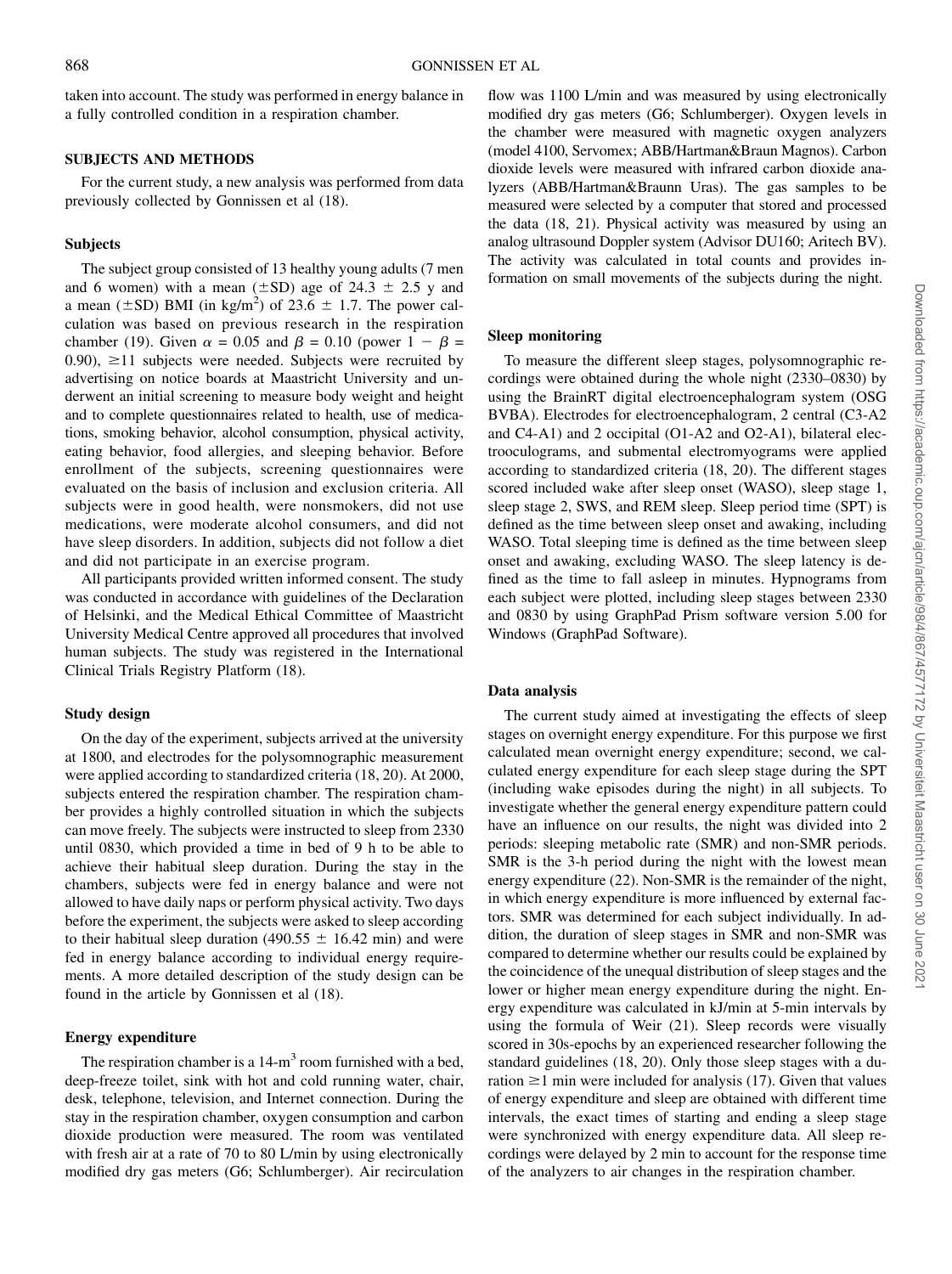# Statistical analysis

Data for energy expenditure, sleep stage duration, SPT, total sleeping time, SMR, non-SMR, sleep latency, and physical activity are presented as means  $\pm$  SEMs, unless otherwise indicated. Data were analyzed by comparing energy expenditure during the different sleep stages within the night and within each period (ie, SMR and non-SMR) of the night. Differences in energy expenditure between sleep stages were determined with repeated measures 1-factor ANOVA with Bonferroni post hoc for multiple comparisons. Repeated-measures 1-factor ANOVA was used to compare mean energy expenditure during each period of the night (SMR compared with non-SMR). To elucidate whether the observed changes in overnight energy expenditure are explained by variations in physical activity, Pearson correlation analysis was performed to analyze the relation between them. Data were analyzed by using SPSS 18 software, and figures were generated by using GraphPad Prism software version 5.00 for Windows (GraphPad Software).

#### RESULTS

## Sleep stages and overnight energy expenditure

An example of the variations in magnitude of energy expenditure during the progress of the night, in combination with the sleep architecture of one subject, is shown in Figure 1. Sleep stage distribution during the night for all subjects is shown in **Table 1.** The average SPT of the subjects was  $510.31 \pm 5.78$ min with a sleep latency of  $31.34 \pm 5.71$  min. The average total sleeping time, which is the SPT without wake episodes during the night, was  $493.65 \pm 7.35$  min. Energy expenditure during WASO and the different sleep stages during SPT are shown in Figure 2. During SPT, there was no overall effect of stages on overnight energy expenditure, except for WASO ( $P = 0.01$ ). Average energy expenditure during WASO was significantly higher than during SWS (4.96  $\pm$  0.29 kJ/min compared with 4.37  $\pm$  0.12 kJ/min; P < 0.05) and during REM sleep (4.96  $\pm$ 0.29 kJ/min compared with 4.44  $\pm$  0.15 kJ/min;  $P < 0.05$ ).

#### TABLE 1

Absolute and relative duration of sleep-related variables during the whole night, the SMR period of the night, and the non-SMR period of the night<sup>1</sup>

| Sleep variable | Whole night        | <b>SMR</b>       | Non-SMR           |
|----------------|--------------------|------------------|-------------------|
| SPT (min)      | $510.31 \pm 5.78$  | 180              | $330.27 \pm 5.78$ |
| WASO           |                    |                  |                   |
| (min)          | $16.65 \pm 4.86$   | $5.69 \pm 2.44$  | $10.96 \pm 4.29$  |
| $(\%$ SPT $)$  | $3.26 \pm 0.97$    | $3.16 \pm 1.35$  | $3.31 \pm 1.33$   |
| Stage 1        |                    |                  |                   |
| (min)          | $5.50 \pm 1.82$    | $0.62 \pm 0.50$  | $4.88 \pm 1.69$   |
| $(\%$ SPT)     | $1.05 \pm 0.34$    | $0.34 \pm 0.28$  | $1.42 \pm 0.48$   |
| Stage 2        |                    |                  |                   |
| (min)          | $246.88 \pm 10.88$ | $86.85 \pm 7.47$ | $160.04 \pm 9.34$ |
| $(\%$ SPT $)$  | $48.40 \pm 2.07$   | $48.25 \pm 4.15$ | $48.52 \pm 2.76$  |
| <b>SWS</b>     |                    |                  |                   |
| (min)          | $130.92 \pm 14.11$ | $39.69 \pm 8.49$ | $91.23 \pm 12.38$ |
| $(\%$ SPT $)$  | $25.76 \pm 2.78$   | $22.05 \pm 4.72$ | $27.81 \pm 3.76$  |
| REM sleep      |                    |                  |                   |
| (min)          | $110.31 \pm 7.88$  | $47.15 \pm 5.94$ | $63.15 \pm 7.48$  |
| $(\%$ SPT $)$  | $21.53 \pm 1.40$   | $26.20 \pm 3.30$ | $18.93 \pm 2.15$  |
|                |                    |                  |                   |

<sup>1</sup> All values are means  $\pm$  SEMs; n = 13. There were no significant differences between SMR and non-SMR (repeated-measures 1-factor ANOVA). REM, rapid eye movement; SMR, sleeping metabolic rate; SPT, sleep period time; SWS, slow-wave sleep; WASO, wake after sleep onset.

#### Distribution of sleep stages between SMR and non-SMR

The night was divided for each subject individually into SMR and non-SMR. The SMR is the 3-h period (ie, 180 min) during the night with the lowest mean energy expenditure. The average non-SMR sleep period was  $330.31 \pm 5.78$  min. No significant differences in the relative durations of sleep stages were found between the SMR and the non-SMR periods of the night (Table 1).

## Sleep stages and energy expenditure during SMR and non-SMR

Mean energy expenditure of all subjects was significantly lower during SMR than during non-SMR  $(4.32 \pm 0.13 \text{ kJ/min})$  compared with 4.73  $\pm$  0.14 kJ/min;  $P < 0.001$ ). Energy expenditure during



FIGURE 1. Hypnogram of one representative subject together with changes in EE during one night. Sleep architecture during the night (from 2330 until 0830) is shown in gray. The black line indicates EE during the night. The dotted lines delimit the sleeping metabolic rate for this subject (0153 until 0453). EE, energy expenditure; N1, sleep stage 1; N2, sleep stage 2; REM, rapid eye movement; SWS, slow-wave sleep.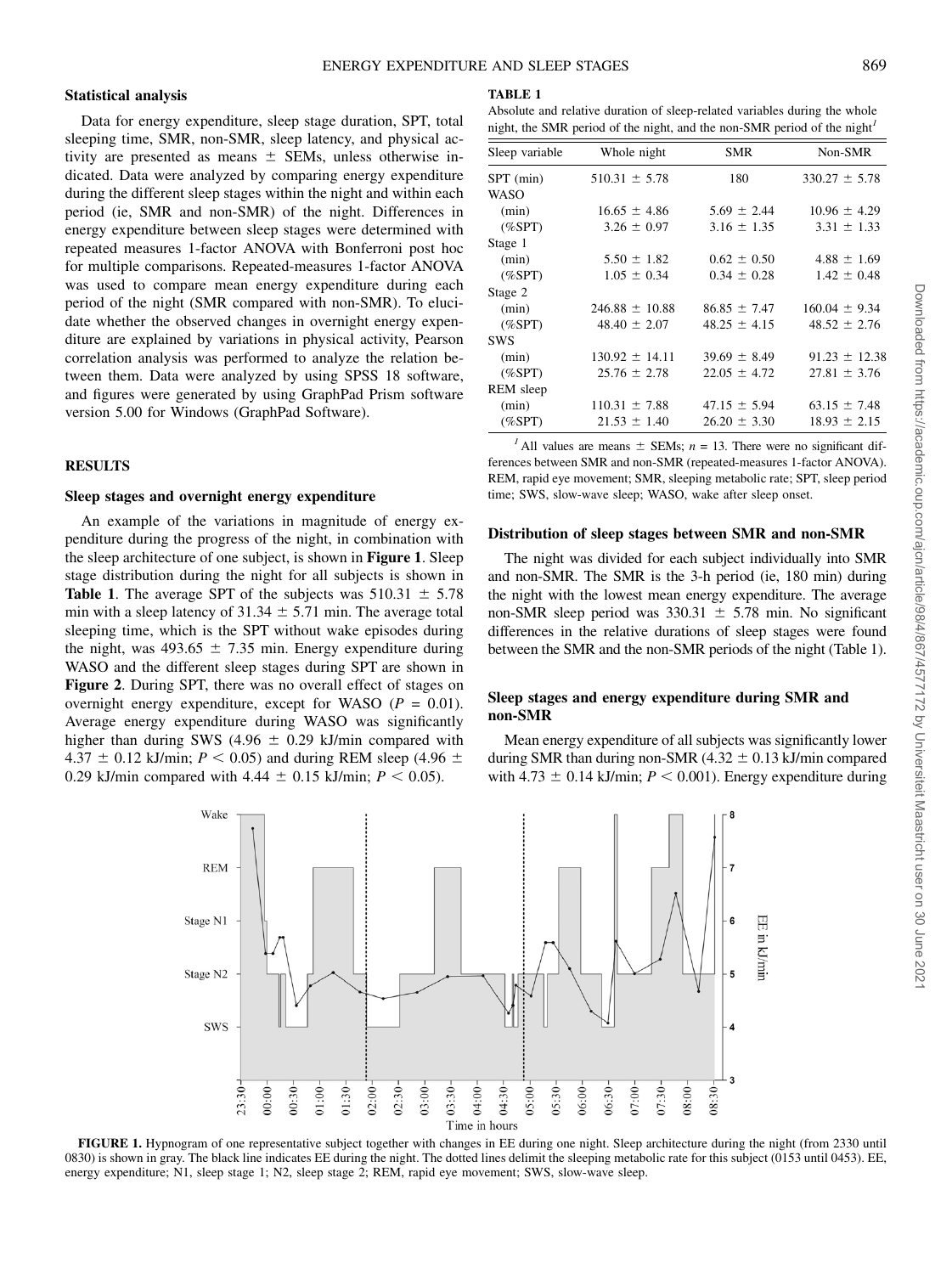

FIGURE 2. Mean ( $\pm$ SEM) changes in EE per sleep stage during sleep period time ( $n = 13$ ). \*EE during WASO significantly different from during SWS and REM sleep,  $P < 0.05$  (repeated-measures ANOVA with Bonferroni post hoc correction). EE, energy expenditure; N1, sleep stage 1; N2, sleep stage 2; REM, rapid eye movement; SWS, slow-wave sleep; WASO, wake after sleep onset.

WASO, SWS, and REM sleep within the SMR and non-SMR periods of the night is summarized in Table 2. No overall effect of stages on energy expenditure was found during the SMR. No overall effect of stages on energy expenditure was found during non-SMR, except for WASO ( $P = 0.02$ ). Within non-SMR, average energy expenditure during WASO was significantly higher than during SWS (5.19  $\pm$  0.28 kJ/min compared with 4.54  $\pm$  0.12 kJ/min; P < 0.05) and than during REM sleep (5.19  $\pm$ 0.28 kJ/min compared with 4.60  $\pm$  0.19 kJ/min;  $P < 0.01$ ).

# Overnight energy expenditure in relation to nocturnal physical activity

The average overnight energy expenditure was  $4.65 \pm 0.47$  kJ/ min. A general pattern in overnight energy expenditure was shown for most of the subjects when energy expenditure values during the night were plotted (Figure 3; solid line). When radar counts were plotted during the night, the same pattern as for energy expenditure was shown (Figure 3; dotted line). Overnight energy expenditure was positively correlated with overnight radar counts ( $r = 0.927$ ,  $P < 0.001$ ).

# DISCUSSION

No overall effect of sleep stage on overnight energy expenditure, except for wake episodes during the night, by whole-body indirect calorimetry, was shown. Energy expenditure during WASO was significantly higher than during SWS and REM sleep over the whole night. However, overnight energy expenditure was not different between sleep stages 1 and 2, REM sleep, and SWS. Therefore, it may be concluded that there was no intrinsic effect of a particular sleep stage on energy expenditure. Because the only small increase in energy expenditure during the night took place during intermittent wake episodes, and because energy expenditure was positively related to the radar counts, we concluded that some movement during WASO may have caused the slight increase in energy expenditure. For closer inspection of the data, the night was divided into the SMR and non-SMR periods. No significant differences in the relative duration of the sleep stages between the SMR and the non-SMR periods of the night were observed. Sleep stage distribution was the same in the SMR and non-SMR periods

## TABLE 2

Mean energy expenditure in SMR and non-SMR and during WASO, SWS, and REM sleep within SMR and non-SMR<sup>1</sup>

|                                                                                                                   | Total                                                           | <b>WASO</b> | <b>SWS</b> | <b>REM</b> |
|-------------------------------------------------------------------------------------------------------------------|-----------------------------------------------------------------|-------------|------------|------------|
| SMR (kJ/min)<br>non-SMR (kJ/min) $4.73 \pm 0.14^2$ 5.19 $\pm$ 0.28 $4.54 \pm 0.12^3$ 4.60 $\pm$ 0.19 <sup>3</sup> | $4.32 \pm 0.13$ $4.19 \pm 0.27$ $3.84 \pm 0.15$ $4.12 \pm 0.23$ |             |            |            |

 $<sup>1</sup>$  All values are means  $\pm$  SEMs. REM, rapid eye movement; SMR, sleep-</sup>

ing metabolic rate; SWS, slow-wave sleep; WASO, wake after sleep onset. <sup>2</sup> Significantly different from SMR,  $P < 0.05$  (repeated-measures ANOVA with Bonferroni post hoc correction).  $3$  Significantly different from WASO within the same period,  $P < 0.05$ 

(repeated-measures ANOVA with Bonferroni post hoc correction).

of the night. Sleep duration and wake-up time during the experiment were equal to habitual sleep duration and wake-up time.

In line with our results, Jung et al (17) found higher energy expenditure during WASO—the brief awakenings from sleep than during sleep stages and no significant differences in energy expenditure between sleep stages. In addition, Ryan et al (13) also showed higher oxygen consumption during wakefulness than during other sleep stages by using a ventilated-hood method. Only Katayose et al (14) reported a higher energy expenditure during REM sleep than during SWS. In contrast with the current study, Katayose et al did not include wake episodes in their analyses (14). Fontvieille et al (16) suggested a minor role of sleep stages in the variance of SMR among subjects. However, our results showed the same sleep stage distribution during the SMR and non-SMR periods of the night. Therefore, previously shown associations between sleep stages and energy expenditure may be explained as accidental relationships because of a coincidence of the sleep stage pattern and the overnight energy expenditure pattern. During sleep, the human body cycles between stages of non-REM and REM sleep. The non-REM sleep consists of 4 stages of progressively deeper sleep. A sleep cycle begins with a short period of sleep stage 1 that progresses through sleep stage 2, followed by sleep stage 3 and sleep stage 4, and finally to REM sleep. Sleep stage 3 and sleep stage 4 are collectively referred to as SWS. REM sleep increases as the night progresses and is longest during the last one-third of the sleep cycle, whereas SWS occurs predominately during the first third of the night (23). Rather than remaining stable, overnight energy expenditure varies throughout the night. Immediately after sleep



FIGURE 3. Mean  $(\pm$ SEM) overnight EE (solid line) and physical activity counts (dotted line)  $(n = 13)$  in 30-min intervals. Both EE and activity decreased after sleep onset and increased before awakening. EE, energy expenditure.